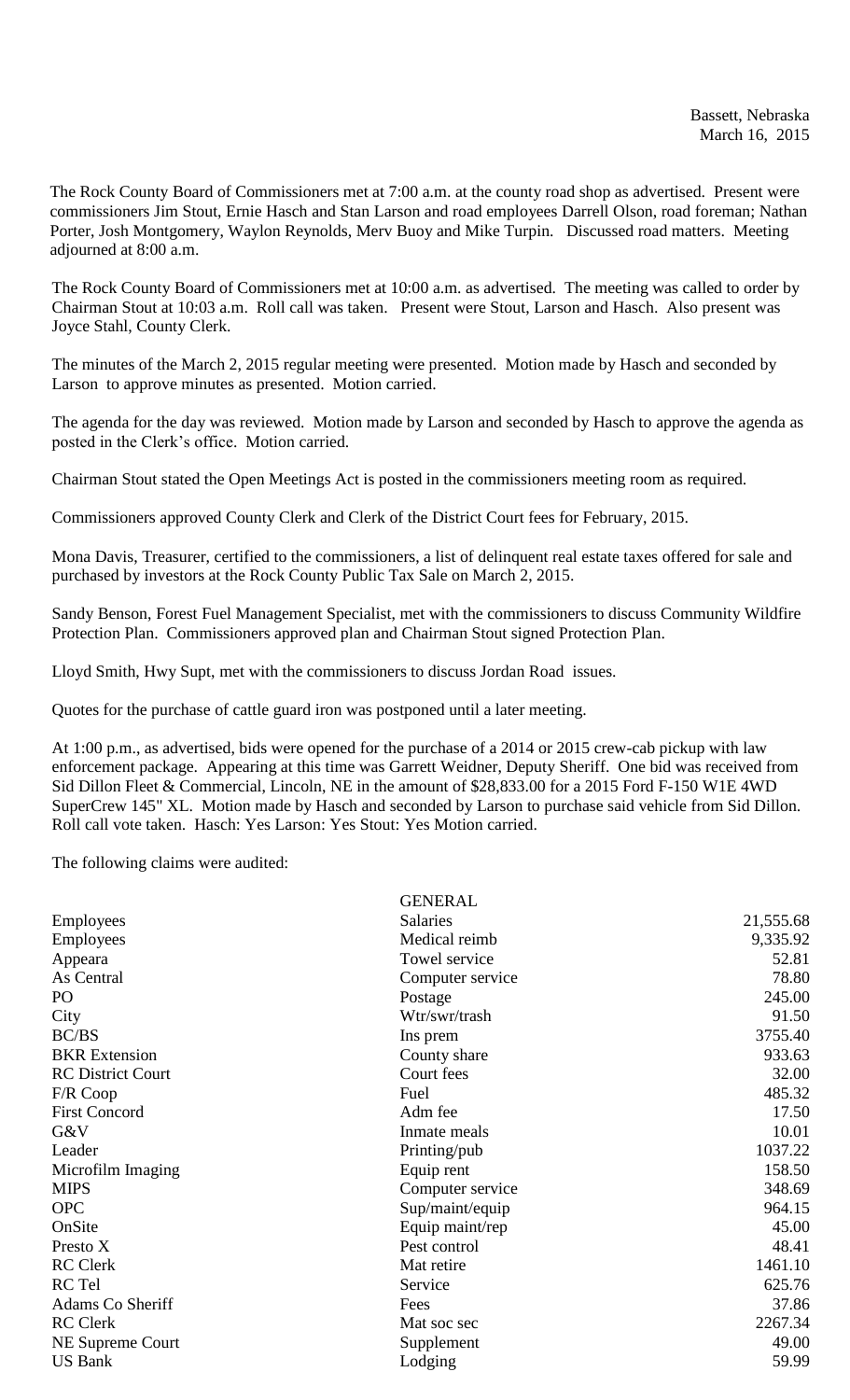|                                       | <b>ROAD</b>                          |                  |
|---------------------------------------|--------------------------------------|------------------|
| Road crew                             | Labor                                | 6755.12          |
| Road crew                             | Medical reimb                        | 4506.48          |
| A-1 Autocare                          | Parts/rep                            | 537.24           |
| <b>RC</b> Agronomy                    | Propane                              | 1240.00          |
| <b>Ainsworth Motors</b>               | Parts                                | 344.86           |
| City                                  | Wtr/swr/trash                        | 62.00            |
| <b>Buckles Automotive</b><br>F/R Coop | Sup<br>Fuel                          | 27.66<br>4866.14 |
| G&V                                   | Sup                                  | 11.29            |
| <b>Hradec Diesel</b>                  | Parts/rep                            | 3465.60          |
| <b>KBR RPP Dist</b>                   | Electricity                          | 97.40            |
| Krotter's                             | Sup                                  | 127.48           |
| Leader                                | Adv                                  | 6.55             |
| May's Repair                          | Iron                                 | 86.40            |
| Netcom                                | Radio parts/rep                      | 226.00           |
| <b>NMC</b>                            | Parts/rep                            | 7560.23          |
| Northern Plains                       | Material/labor                       | 615.11           |
| Powerplan                             | Parts                                | 2990.13          |
| <b>RC</b> Clerk                       | Mat retire                           | 455.97           |
| RC Tel                                | Service                              | 55.30            |
| <b>RC</b> Tire                        | <b>Tires</b>                         | 274.50           |
| <b>RC</b> Clerk                       | Mat soc sec                          | 850.15           |
| Turp's                                | Sup                                  | 2028.74          |
| <b>US Bank</b>                        | Fuel/parts                           | 224.77           |
|                                       | <b>ROAD/BRIDGE EQUIPMENT</b>         |                  |
| <b>NMC</b>                            | Parts/rep                            | 643.00           |
|                                       |                                      |                  |
|                                       | <b>ZONING</b>                        |                  |
| Leader                                | Adv                                  | 4.36             |
|                                       |                                      |                  |
|                                       | <b>INSTITUTIONS</b>                  |                  |
| NE H&H Services                       | Patient care                         | 84.00            |
|                                       |                                      |                  |
|                                       | <b>LIBRARY</b>                       |                  |
| Employees                             | Salaries                             | 1268.50          |
| <b>RC</b> Clerk                       | Mat retire                           | 85.62            |
| <b>RC</b> Clerk                       | Mat soc sec                          | 97.04            |
|                                       |                                      |                  |
|                                       | <b>INHERITANCE</b>                   |                  |
| <b>NPPD</b>                           | <b>Electricity for Senior Center</b> | 500.00           |
| <b>SourceGas</b>                      | Natl gas for Senior Center           | 250.00           |
|                                       | 911 EMERGENCY EQUIPMENT              |                  |
| GeoComm                               | Maint/consult                        | 1056.87          |
| <b>Great Plains Comm</b>              | Service                              | 172.96           |
| <b>Industrial Tower</b>               | Tower rent                           | 448.13           |
| <b>NNTC</b>                           | Service                              | 42.06            |
| RC Tel                                | Service                              | 39.13            |
|                                       |                                      |                  |
|                                       | <b>WEED</b>                          |                  |
| Employee                              | Salary/medical reimb                 | 1527.33          |
| <b>RC</b> Clerk                       | Mat retire                           | 52.39            |
| <b>RC</b> Clerk                       | Mat soc sec                          | 107.28           |
| Verizon                               | Service                              | 53.31            |
|                                       |                                      |                  |
|                                       | <b>AMBULANCE</b>                     |                  |
| A-1 Autocare                          | Parts/rep                            | 431.35           |
| City<br>Kreitman Well Service         | Rent<br>Parts                        | 200.00<br>49.56  |
| <b>RC</b> Tire                        | <b>Tires</b>                         | 1133.70          |
| Verizon                               | Service                              | 42.92            |
|                                       |                                      |                  |
|                                       | <b>EMERGENCY MANAGEMENT</b>          |                  |
| Employees                             | Salaries                             | 2121.27          |
| Employee                              | Medical reimb                        | 428.12           |
| BC/BS                                 | Ins prem                             | 751.08           |
| Cellular                              | Service                              | 96.90            |
| <b>Cherry County Clerk's Office</b>   | Salary reimb                         | 2846.54          |